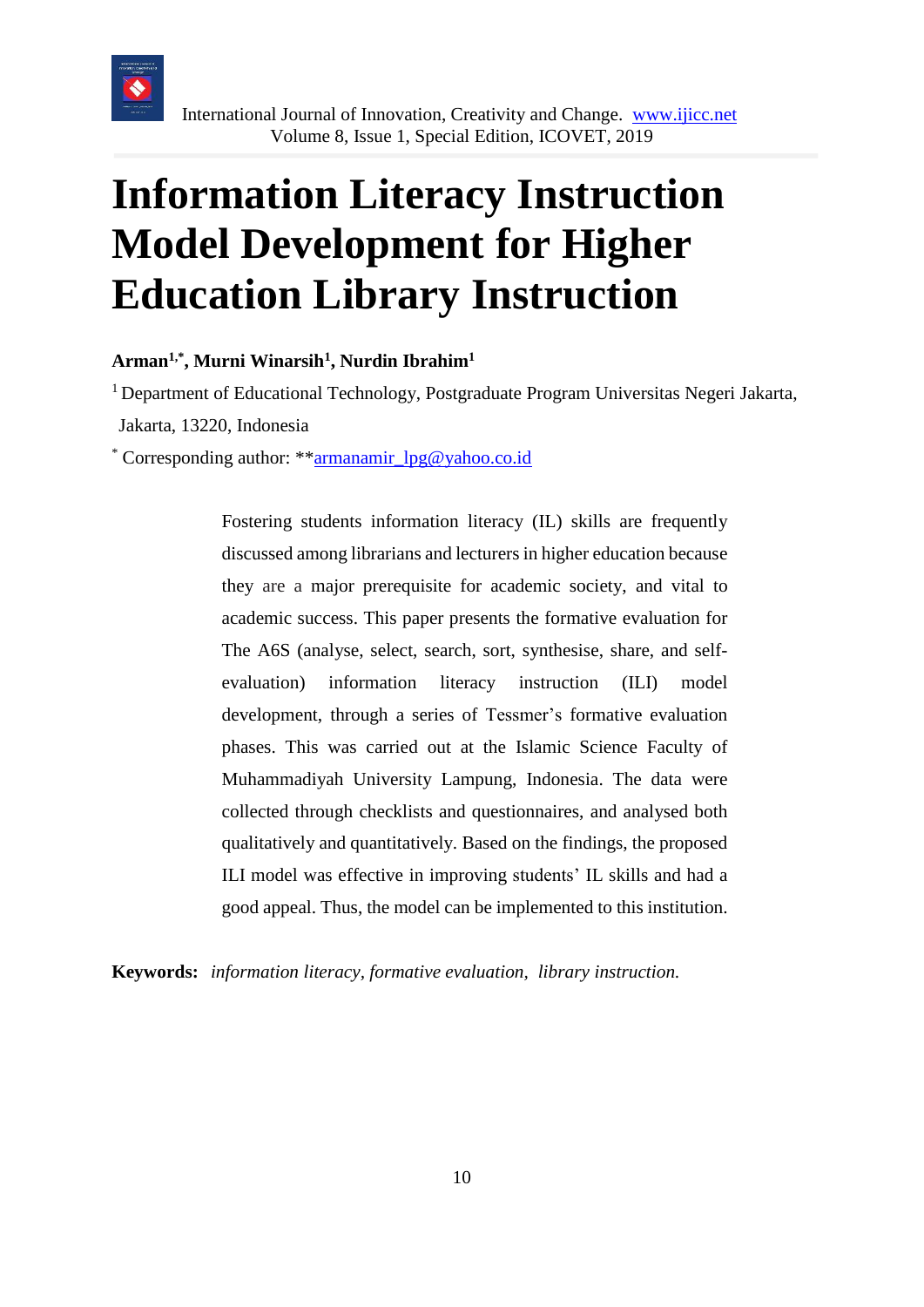

#### **1. Introduction**

The information-rich environment brings a whole set of opportunities and challenges to both educators and learners*.* With the emergence of digital tools, students can retrieve and store the information needed to fulfill their academic assignments. On the other hand, there is abundant information raising questions about its authenticity, validity, and reliability [1]. However, learning in information-rich environments requires students to have the ability to manage information that is constantly changing. These skills are defined as IL, the ability to recognise when information is needed and the ability to locate, evaluate, and use effectively the needed information [2].

Recent studies indicated that high school students are not being adequately prepared to apply these skills for college-level learning. Students come to college without sufficient technology skills needed for academic success [3]. These students also lack sophisticated research skills to help them navigate resources that are available through university libraries[4], and the internet [5].

There is no doubt that ILI is important. Thus, to be accepted and useful, any library instruction program must be able to be evaluated in concrete terms. The study aims to improve a prototype of ILI model which was developed for the Islamic Science Faculty of Muhammadiyah University Lampung Indonesia library instruction through formative evaluation phases.

#### **2. Theoretical background**

The rise of the internet which offers low cost, ease of access and high speed to those who spend so much time seeking needed information, has extended the concept of traditional library instruction, which focuses on finding and using library materials to ILI, which denotes realms beyond the walls of a physical library[6].

IL is defined in a variety ways. The most widely cited is the ACRL definition of IL as "a set of abilities requiring individuals to recognise when information is needed and have the ability to locate, evaluate, and use effectively the needed information"[1]. The concept of IL is evolving in line with the rapid growth of technology and as new digital tools appear. Thus, in this paper,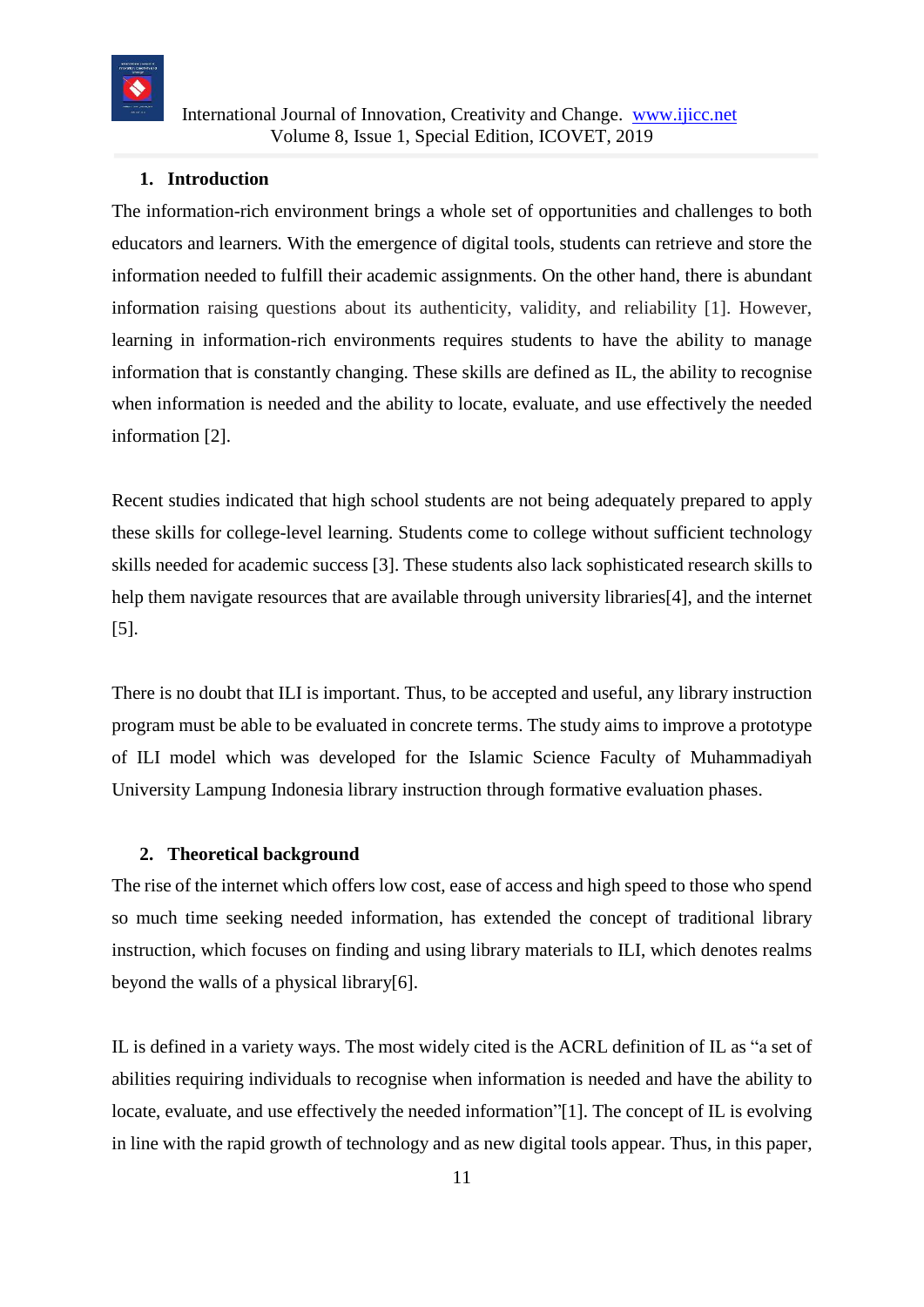

we define IL as a combination of knowledge, attitudes and skills to identify, access, analyse, use, and communicate needed information in multiple formats from a wide variety sources.

Issues about fostering IL are frequently discussed among librarians and lecturers in higher education, because these skills form the basis for lifelong learning. It is common to all disciplines, to all learning environments [1], and are the major prerequisite for academic society[7], and vital to the academic success of college students [8]. In this context, preparing students with information literacy skills is crucial, as these skills literacy skills are the key to the students' success in higher education. This is also an answer to complaints raised that college graduates did not have the skills and abilities needed in the workplace [9]. Kavšek, Peklaj, & Žugelj recommended that it is very crucial for higher education institutions to deliver information literacy training which will enable students to use their newly acquired knowledge as soon as possible, in finding relevant information and evaluating the quality and usefulness of information resources, and using them to build new knowledge [10].

There are several models of ILI around the world (e.g. Big6, Plus, SCONUL, ACRL, etc.) which develop IL skills integrated into different subject curricula. These models are not suitable for higher education ILI. Thus, separate courses are needed for the development of students' IL skills[11]. Although instructional development has become an important topic, there is little evidence of instruction making any difference. The lack of systematic evaluation is an ongoing concern in instructional development literature[12]. Thus, any instructional development requires a judgment which is called formative evaluation, which is aimed at determining the strengths and weaknesses of instruction in its developing stages, for purposes of revising the instruction to improve its effectiveness and appeal [13].

#### **3. Method**

This study employed a mixed-methods approach using Tessmer's layers of formative evaluation[13] which involve: expert review, one-on-one evaluation, small group trial, and field trial. The expert review involved four experts from different fields: instructional design, subject matter, linguist, and media specialist. The one-on-one evaluation involved three students who represent low, middle, and high learning achievement. The small group trial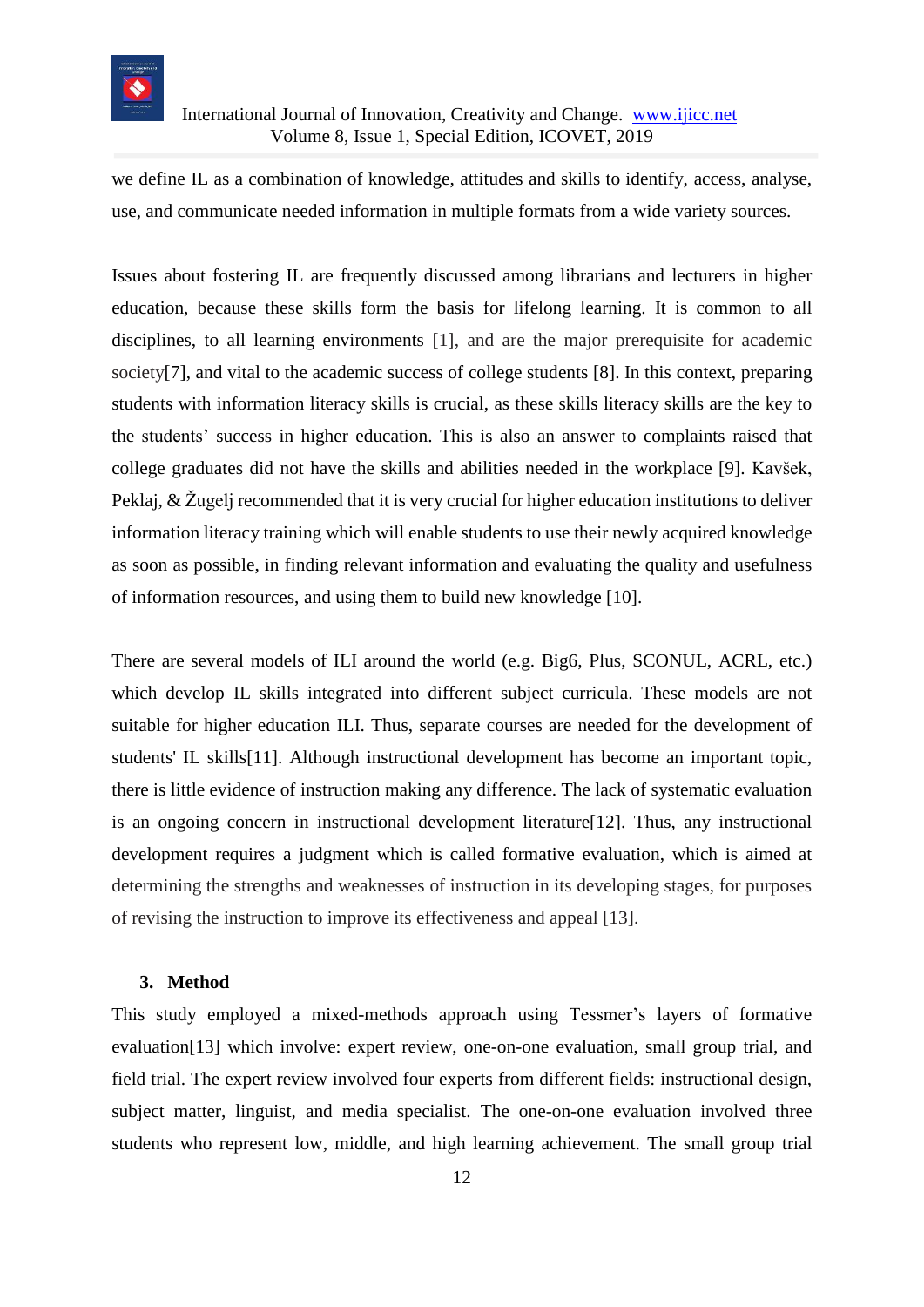

evaluation involved nine students and three instructors. While the field trial involved 30 students and three instructors. The data were collected through checklist, attitude questionnaire, pretest, and posttest. The data were derived from a checklist and attitude questionnaire we analysed qualitatively. The data from pretest and posttest were analysed quantitatively using statistical calculations.

## **4. Findings and Discussion**

#### **1. Findings**

## **1.1. Expert review**

An expert review was conducted to look over the instruction and to gain input from experts to revise the developed ILI model. The Expert review involves an instructional design expert, subject matter expert, printed-media specialist, and linguist. Several recommendations obtained from the experts' review as follow:

- (1) Instructional design experts recommend the selection of appropriate information that makes it easier for students to understand.
- (2) The subject matter expert recommended the need for consistency in using terms commonly used in the field of information literacy.
- (3) The printed-media specialist recommended the selection of the more attractive typography on the cover, adjusting the colour for the cover with the characteristic of the module and consistency in the use of colours for typography.
- (4) The linguists recommended improvements to some incomplete sentences, misspellings, and incorrect punctuation.

All of the experts' recommendations were used to improve the prototype to be validated at the next formative evaluation phase.

#### **1.2. One-on-one evaluation**

The one-on-one evaluation aimed to identify the 'obvious' errors in the instruction: poor grammar, misspellings, incorrect punctuation and unclear directions. The one-on-one evaluation involved three students that were representative of the target population with students of varying ability levels.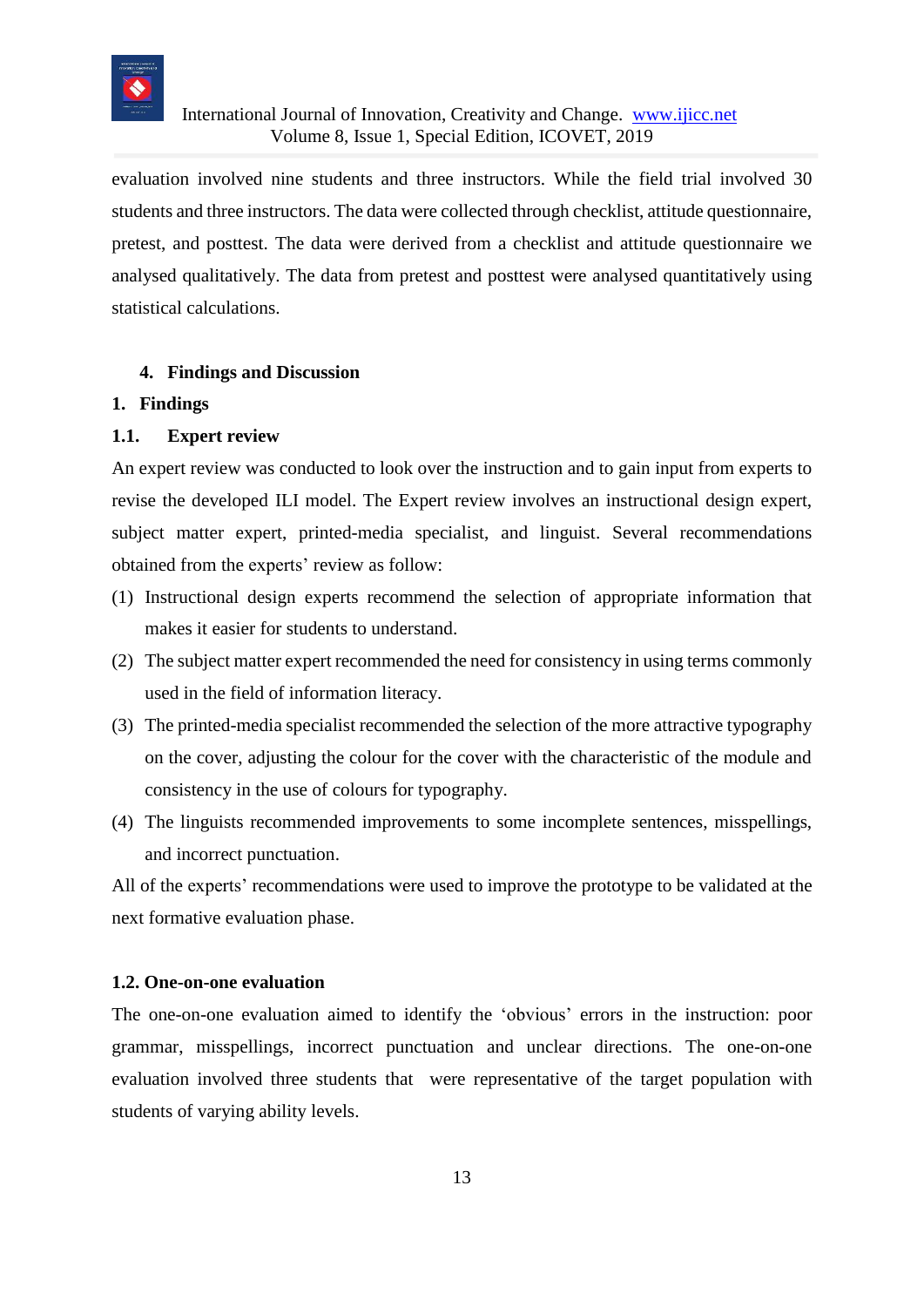

The one-on-one evaluation resulted in recommendations as follows: (a) adjusting the material and language with the cognitive level of the students, (b) improving the self-module layout and colouring, and (c) providing graphics, tables, and examples and non-examples that makes it easier for students to understand the instructional materials.

## **1.3. Small group trial**

The small group trial aimed to determine the effectiveness of changes made following the oneon-one evaluation and identify any remaining learning problems that learners may have. The small group trial involved three instructors and nine students that were representative of the target population with students of varying ability levels. The students were given pretests and posttests to determine the effectiveness of the ILI model develop, while an attitude questionnaire was given to determine the instructor's and students' perceptions of the model relating to motivational aspects (attention, relevance, self-confidence and satisfaction).

Paired Sample t-tests were conducted to examine the differences between the pretest and posttest mean scores. Based on The SPSS Statistics calculation, it was found that there were significant differences between the two groups (table 1).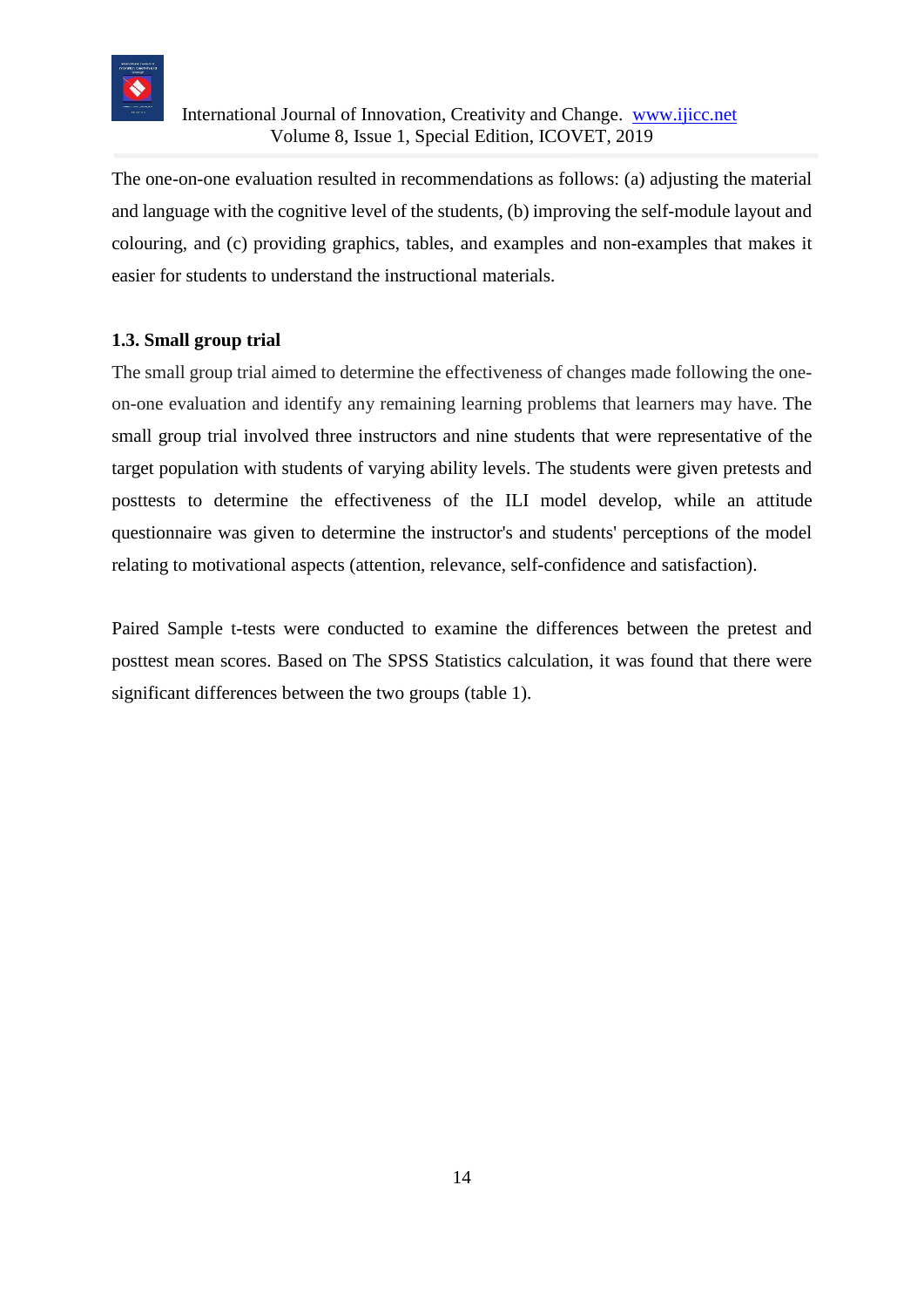

## Table 1. The paired sample test tables for the small group trial

|                      |                                |              |                       | <b>Paired Differences</b> |                                                 | t                                        | df    | Sig. (2-tailed) |      |
|----------------------|--------------------------------|--------------|-----------------------|---------------------------|-------------------------------------------------|------------------------------------------|-------|-----------------|------|
|                      |                                | Mean         | Std.<br>Devia<br>tion | Std.<br>Error<br>Mean     | 95% Confidence<br>Interval of the<br>Difference |                                          |       |                 |      |
|                      |                                |              |                       |                           | Lower                                           | Upper                                    |       |                 |      |
| Pair<br>$\mathbf{1}$ | Pretes<br>$t -$<br>Poste<br>st | 13.61<br>111 | 4.52<br>616           | 1.50<br>872               | 17.09<br>022                                    | $\overline{\phantom{0}}$<br>10.13<br>200 | 9.022 | 8               | .000 |

#### **Paired Samples Test**

Table 1 shows that the p-value is less than the alpha level (0.000< 0.05). it can be concluded that there was a statistically significant difference between pretest and posttest mean. Next, the calculation of t-value (-9.022) using Cohen eta squared formula showed that the developed ILI model had a strong effect to students' information literacy (0.74>0.5).

Based on student and instructor responses through attitude questionnaires, that were given at the end of instruction, it was found that both students and instructors had good perceptions of the developed ILI model, on the level of attention, level of relevance, level of confidence and level of satisfaction (figure 1).



Figure 1. Perceptions on the The A6S ILI Model (small group trial)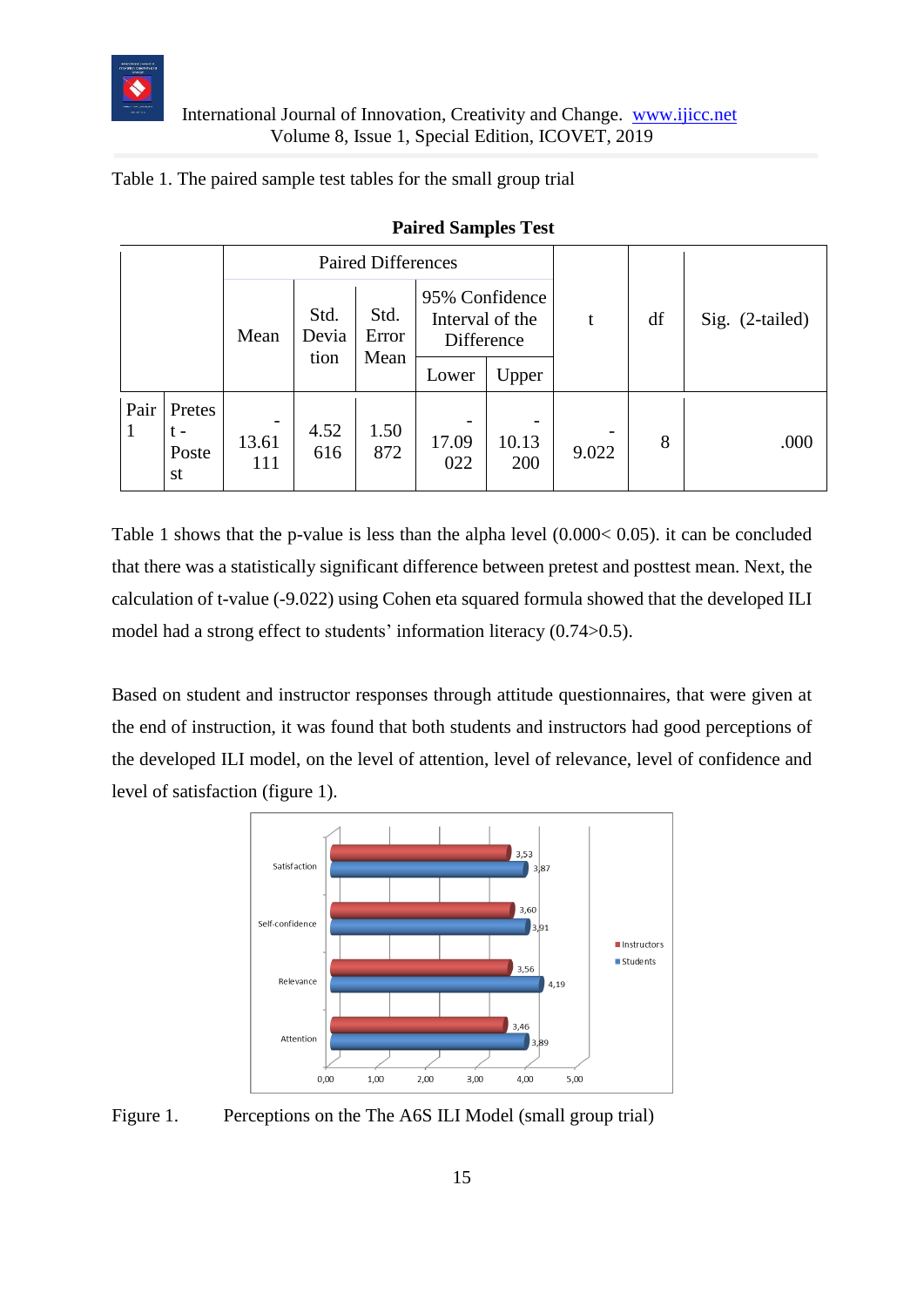

## **1.4. Field trial**

The field trial aimed to confirm the revisions made in the previous evaluation phase and to determine the effectiveness of the instruction. The small group trial involved 3 instructors and 30 students. As in the small group trial, the students were given pretests and posttests to investigate the effectiveness of the ILI model developed, while an attitude questionnaire was given to investigate the instructor's and students' level of motivational aspect.

Paired Sample t-tests were conducted to examine the differences between the pretest and posttest mean scores. Based on The SPSS Statistics calculation, it was found that there were significant differences between the two groups (table 2).

| $=$ wested by weapper $=$ 500 |                              |                           |                       |                       |                                                 |              |            |    |                      |  |  |
|-------------------------------|------------------------------|---------------------------|-----------------------|-----------------------|-------------------------------------------------|--------------|------------|----|----------------------|--|--|
|                               |                              | <b>Paired Differences</b> |                       |                       |                                                 |              |            |    |                      |  |  |
|                               |                              | Mean                      | Std.<br>Devia<br>tion | Std.<br>Error<br>Mean | 95% Confidence<br>Interval of the<br>Difference |              | t          | df | Sig.<br>$(2-tailed)$ |  |  |
|                               |                              |                           |                       |                       | Lower                                           | Upper        |            |    |                      |  |  |
| Pair<br>1                     | Pretes<br>t –<br>Poste<br>st | 12.58<br>333              | 2.82<br>258           | .515<br>33            | 13.63<br>730                                    | 11.52<br>936 | 24.<br>418 | 29 | .000                 |  |  |

**Paired Samples Test**

The table 2 shows that the p-value is less than the alpha level (0.000< 0.05). It can be concluded that there was a statistically significant difference between pretest and posttest mean. Next, the calculation of t-value (-24.418) using Cohen eta squared formula showed that the ILI model developed had a strong effect to students' information literacy (0.95>0.5).

Based on student and instructor responses through attitude questionnaires that were given at the end of instruction, it was found that both students and instructors had good perceptions of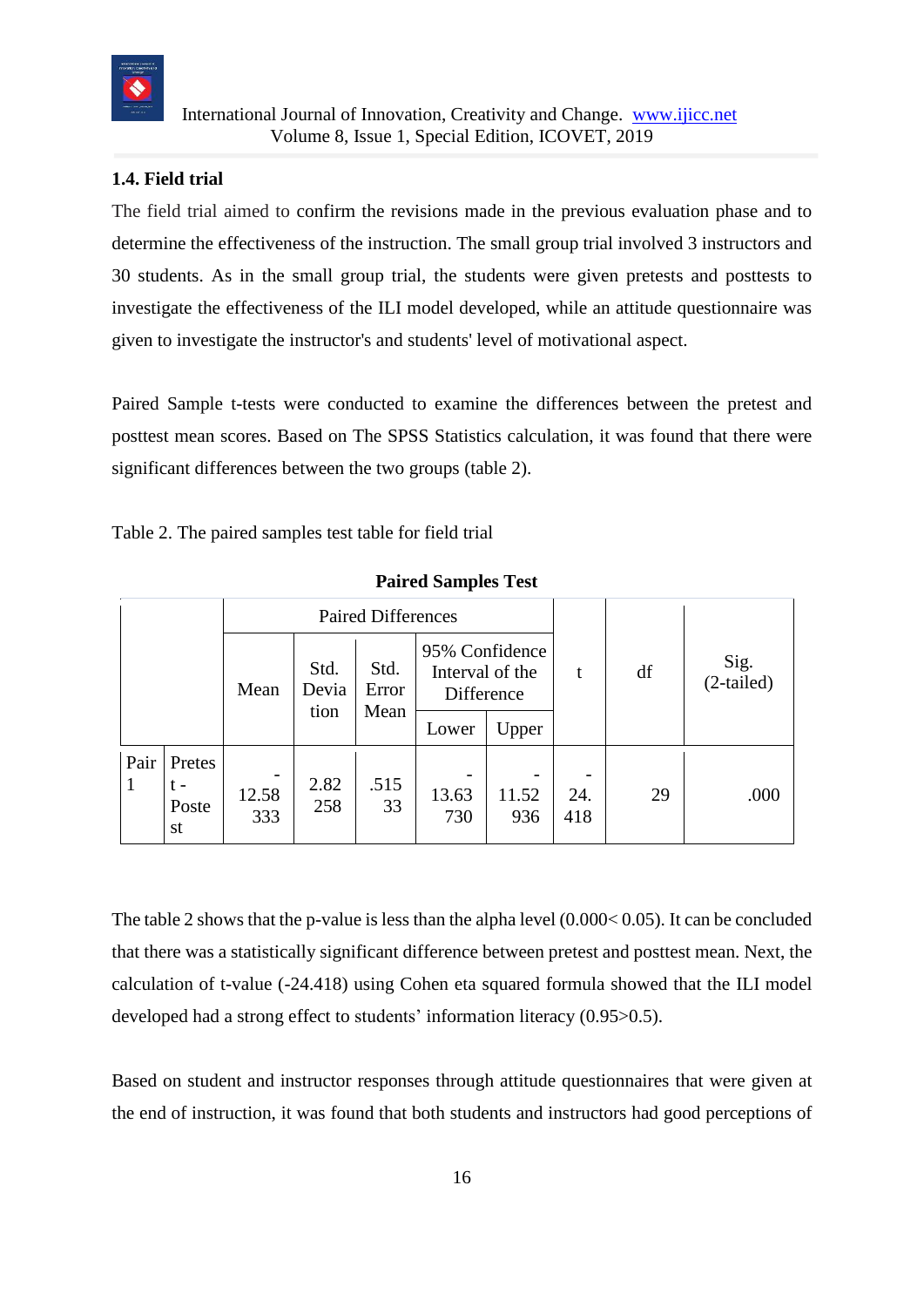

### International Journal of Innovation, Creativity and Change. [www.ijicc.net](http://www.ijicc.net/) Volume 8, Issue 1, Special Edition, ICOVET, 2019

the developed ILI model on the level of attention, level of relevance, level of confidence, and level of satisfaction (figure 2).



Figure 2. Perceptions on the The A6S ILI Model (field trial)

### **2. Discussion**

The A6S model is grounded in contemporary theories of learning, instruction, and andragogy and is developed based on instructional design principles. The seven components of A6S provide students' IL competencies standard for higher education. At the analysis stage, students learn the basic beginning of the inquiry process, i.e. identifying, selecting and formulating research topics, problems, purposes, and questions, and develop an outline to guide the research process. At the next stage, select students are taught to understand the difference of sources of information and to determine where the sources are, and the right tools and strategies to find them effectively and efficiently. At the search stage, students practice applying the right tools and techniques to retrieve the information needed both from the library and internet. The sort stage equipped students to decide the feasibility of the information sources by evaluating the authority, objectivity, relevance, completeness, timeliness, and accessibility of the information sources. At the two next stages, synthesise and share, students learn to build their own new knowledge through extracting, organising, analysing and synthesising, and to use and present them in various formats in an ethical and legal manner. The most crucial component of the A6S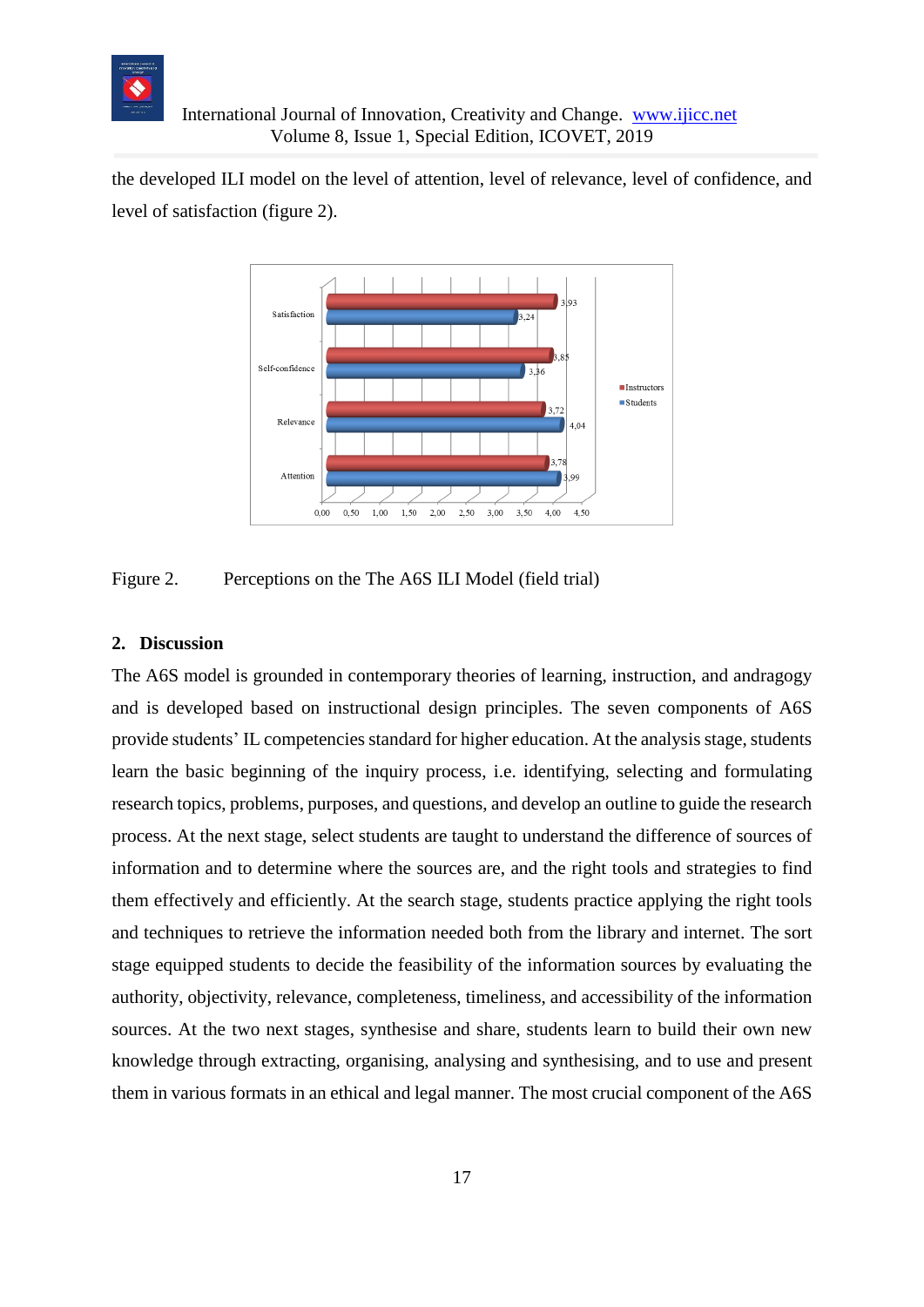

## International Journal of Innovation, Creativity and Change. [www.ijicc.net](http://www.ijicc.net/) Volume 8, Issue 1, Special Edition, ICOVET, 2019

IL instruction model is the self-evaluation stage, where students are encouraged to develop their critical thinking, reflection, and metacognitive skills throughout the inquiry process.

The A6S IL instruction prototype has been judged, validated, and revised through a series of formative evaluation phases. The formative evaluation data indicated that the proposed model information literacy instructional model was effective in improving student information literacy skills, and enhancing students' and instructor's motivational aspects (attention, relevance, confidence, and satisfaction.

The biggest obstacle for the first year students in learning is that they have to be able to adapt quickly to new environments, new learning systems and new technologies [14]. Technical support should be provided to them with knowledge and skills of these new attributes. According to Hess and Kraemer, instructional design principles can provide libraries and librarians with direction for future instructional initiatives[15]. Based on the findings, the A6S ILI model was effective in improving students' IL and can be implemented to the institution.

## **5. Conclusion**

ILI is very crucial to equip students with the ability to find relevant information and evaluate the quality and usefulness of resources in the rich-information environment. In order to be accepted and useful, any library instruction development should be required to involve formative evaluation, and to determine the strengths and weaknesses of instruction in its developing stages. This is for the purpose of revising the instruction to improve its effectiveness and appeal.

The findings indicate that: (1) The A6S ILI model was effective in enhancing students' IL skills, and (2) both students and instructors had good perceptions on the A6S ILI model's appeal (attention, relevance, self-confidence, and satisfaction). Thus, the model can be implemented to the institution.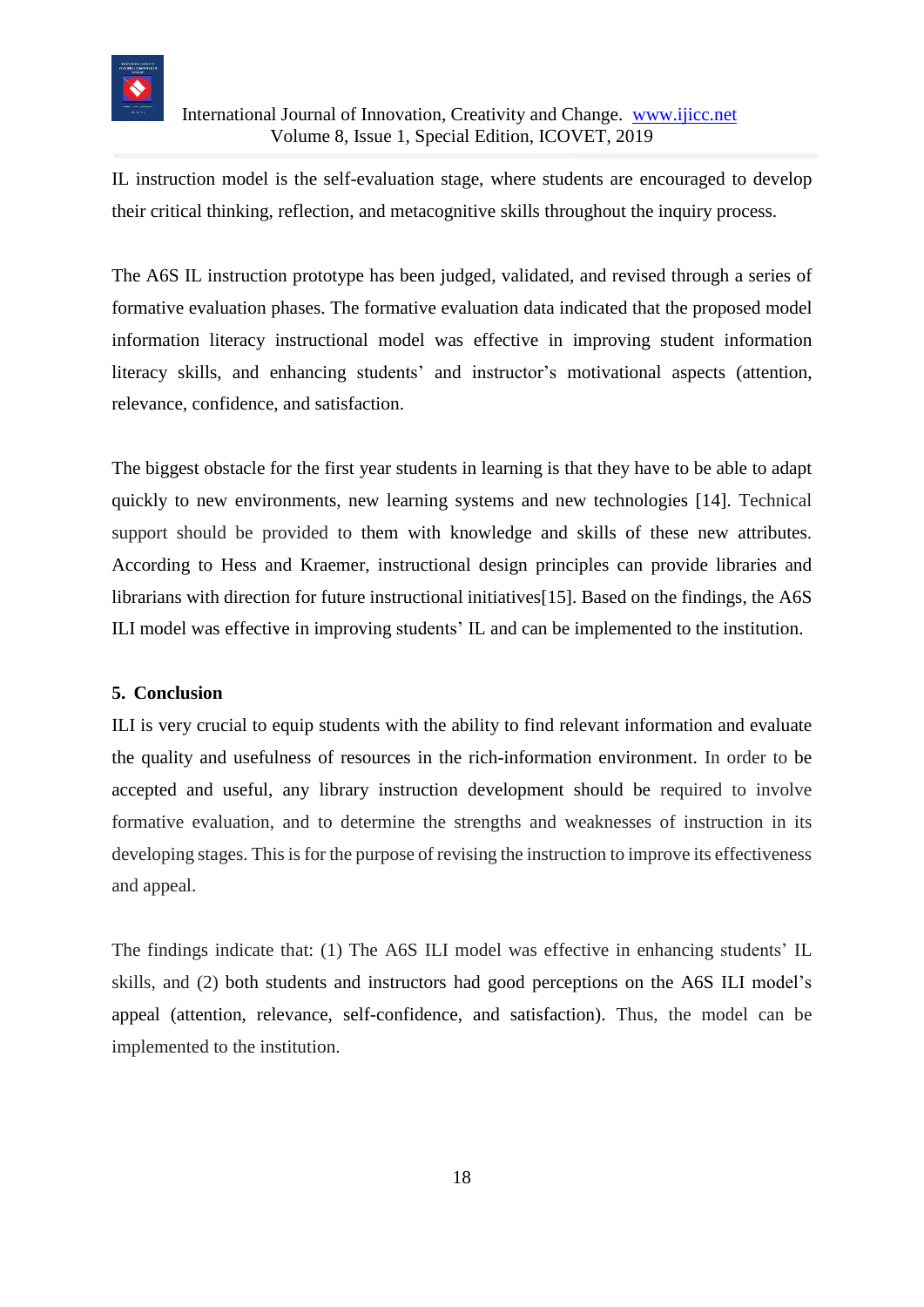

## **Acknowledgements**

Thanks to Dr. Murni Winarsih, M.Pd and Prof. Dr. Nurdin Ibrahim, M.Pd. for giving me your guidance, patience, and being the best supervisors.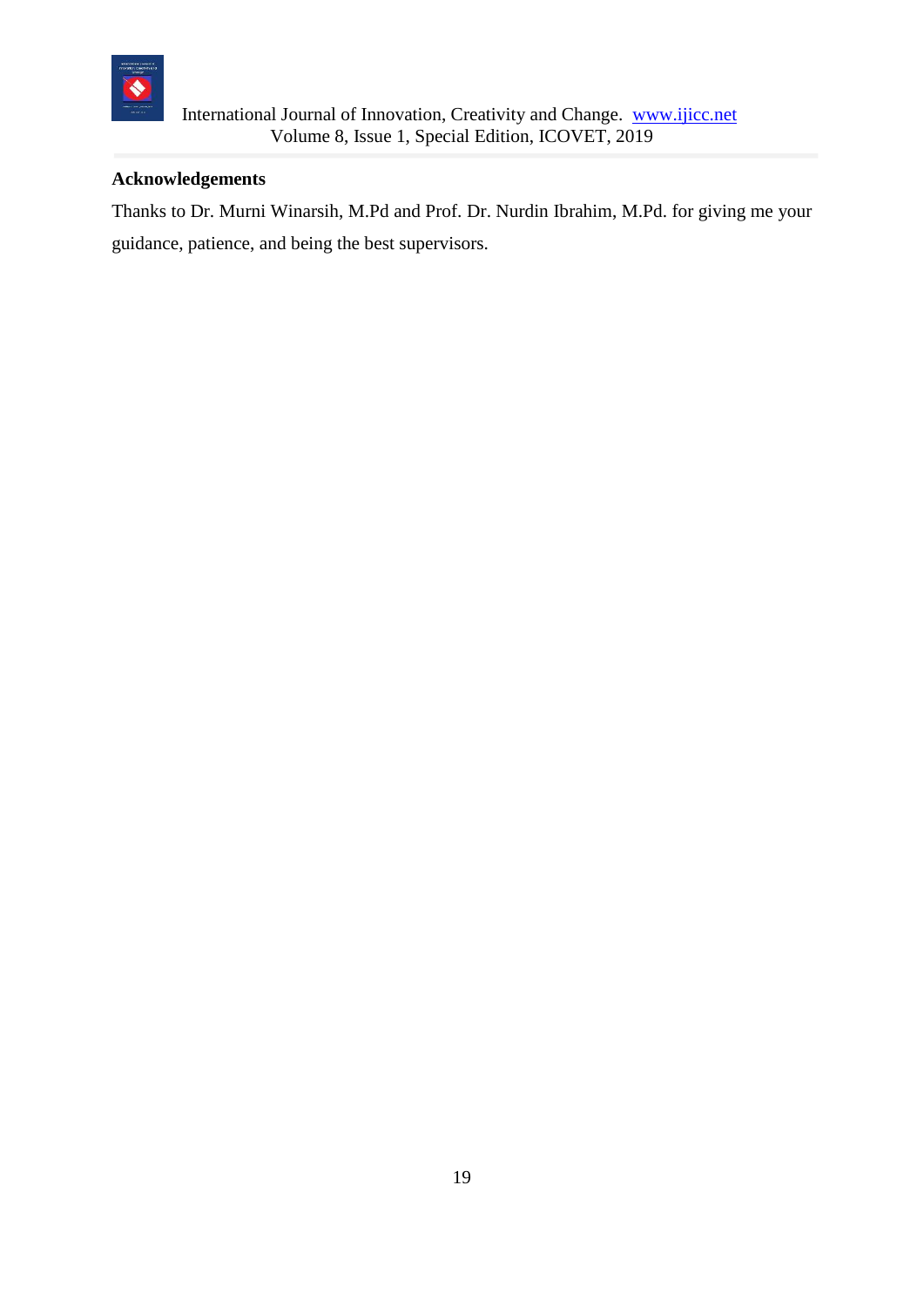

#### **References**

- 1. ACRL, *Information literacy competency standards for higher education*. 2000, American Library Association: Chicago, IL.
- 2. ALA and AECT *Information power: Building partnerships for learning*. 1998.
- 3. Buzzetto-Hollywood, N., et al., *Addressing information literacy and the digital divide in higher education.* Interdisciplinary Journal of e-Skills and Lifelong Learning, 2018. **14**: p. 77-94.
- 4. Goodman, X., et al., *Applying an information literacy rubric to first-year health sciences student research posters.* Journal of the Medical Library Association: JMLA, 2018. **106**(1): p. 108.
- 5. Çoklar, A.N., N.D. Yaman, and I.K. Yurdakul, *Information literacy and digital nativity as determinants of online information search strategies.* Computers in human behavior, 2017. **70**: p. 1-9.
- 6. Su, D., *Library Instruction Design: Learning from Google and Apple*. 2014, Oxford: Elsevier.
- 7. Chanchinmawia, F. and M.K. Verma, *Assessment of Information Literacy Skills among Research Scholars of Mizoram University: A Study.* Assessment, 2018. **8**(1): p. 389-399.
- 8. Clark, M., *Imposed-inquiry information-seeking self-efficacy and performance of college students: A review of the literature.* The Journal of Academic Librarianship, 2017. **43**(5): p. 417-422.
- 9. Walsh, J., *Information literacy instruction: Selecting an effective model*. 2015, Cambridge: Chandos Publication.
- 10. Kavšek, T., C. Peklaj, and U. Žugelj, *Information literacy training evaluation: the case of first year psychology students.* The Journal of Academic Librarianship, 2016. **42**(4): p. 293-299.
- 11. Varga, K. and D. Egervári. *Curriculum framework for the development of information literacy: methodological issues based on hungarian experiences*. in *European Conference on Information Literacy*. 2014. Springer.